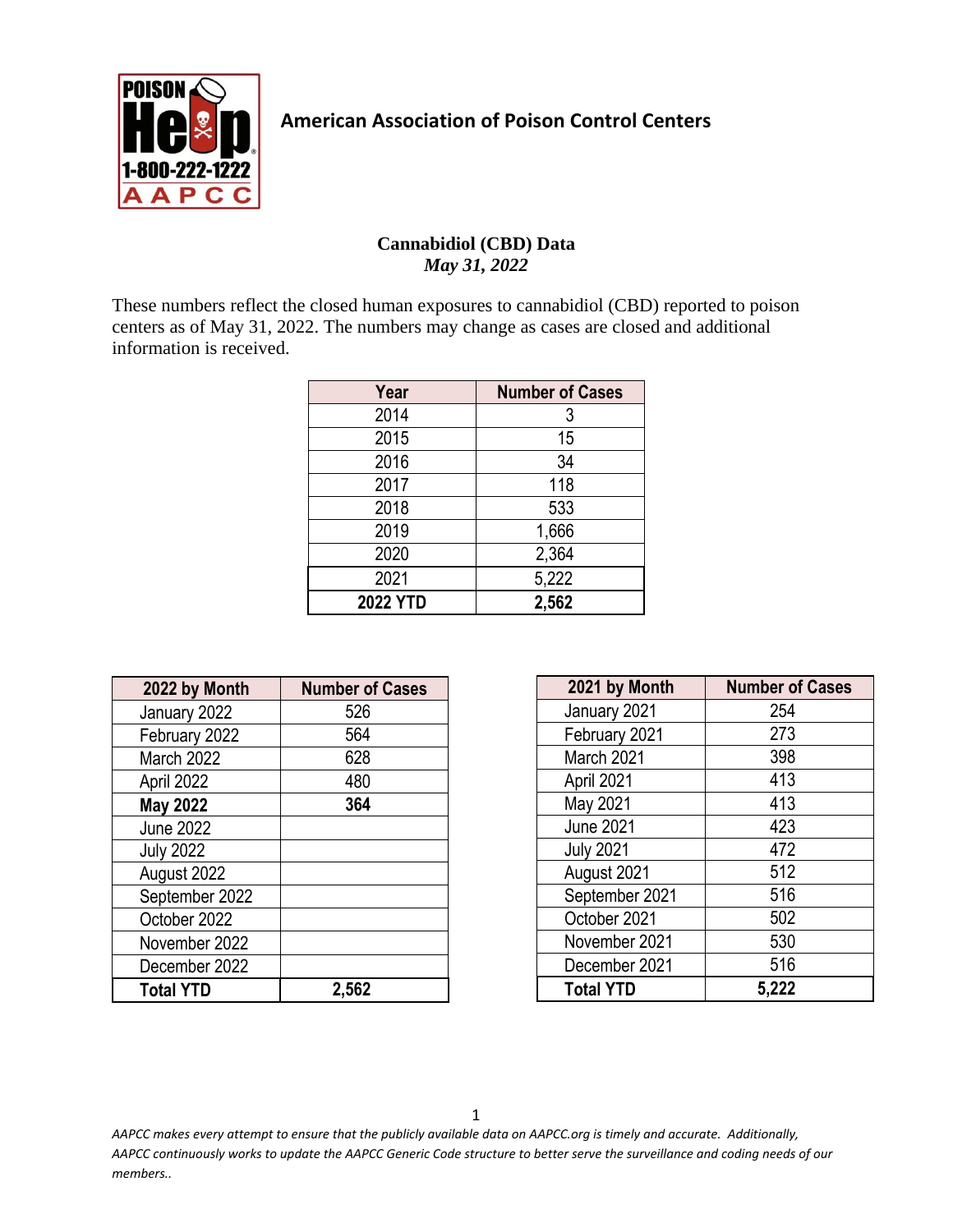| 2020 by Month    | <b>Number of Cases</b> |
|------------------|------------------------|
| January 2020     | 156                    |
| February 2020    | 188                    |
| March 2020       | 150                    |
| April 2020       | 161                    |
| May 2020         | 161                    |
| <b>June 2020</b> | 194                    |
| <b>July 2020</b> | 187                    |
| August 2020      | 232                    |
| September 2020   | 233                    |
| October 2020     | 223                    |
| November 2020    | 238                    |
| December 2020    | 241                    |
| <b>Total YTD</b> | 2,364                  |

| 2018 by Month    | <b>Number of Cases</b> |
|------------------|------------------------|
| January 2018     | 40                     |
| February 2018    | 27                     |
| March 2018       | 40                     |
| April 2018       | 26                     |
| May 2018         | 39                     |
| <b>June 2018</b> | 34                     |
| <b>July 2018</b> | 37                     |
| August 2018      | 52                     |
| September 2018   | 53                     |
| October 2018     | 51                     |
| November 2018    | 69                     |
| December 2018    | 65                     |
| <b>Total</b>     | 533                    |

| 2016 by Month    | <b>Number of Cases</b> |
|------------------|------------------------|
| January 2016     |                        |
| February 2016    | 3                      |
| March 2016       |                        |
| April 2016       | 2                      |
| May 2016         |                        |
| <b>June 2016</b> |                        |
| <b>July 2016</b> |                        |
| August 2016      | 5                      |
| September 2016   | 4                      |
| October 2016     | 3                      |
| November 2016    | 2                      |
| December 2016    |                        |
| Total            |                        |

| 2019 by Month    | <b>Number of Cases</b> |
|------------------|------------------------|
| January 2019     | 66                     |
| February 2019    | 72                     |
| March 2019       | 118                    |
| April 2019       | 132                    |
| May 2019         | 156                    |
| <b>June 2019</b> | 126                    |
| <b>July 2019</b> | 196                    |
| August 2019      | 174                    |
| September 2019   | 170                    |
| October 2019     | 172                    |
| November 2019    | 147                    |
| December 2019    | 137                    |
| <b>Total YTD</b> | 1,666                  |

| 2017 by Month    | <b>Number of Cases</b> |
|------------------|------------------------|
| January 2017     | 6                      |
| February 2017    | 2                      |
| March 2017       |                        |
| April 2017       | 6                      |
| May 2017         | 5                      |
| <b>June 2017</b> |                        |
| <b>July 2017</b> | 6                      |
| August 2017      | 12                     |
| September 2017   | 9                      |
| October 2017     | 12                     |
| November 2017    | 10                     |
| December 2017    | 39                     |
| Total            | 118                    |

| 2015 by Month    | <b>Number of Cases</b> |
|------------------|------------------------|
| January 2015     |                        |
| February 2015    |                        |
| March 2015       | 1                      |
| April 2015       |                        |
| May 2015         |                        |
| <b>June 2015</b> | 2                      |
| <b>July 2015</b> |                        |
| August 2015      |                        |
| September 2015   | $\overline{2}$         |
| October 2015     | $\overline{2}$         |
| November 2015    |                        |
| December 2015    | 3                      |
| <b>Total</b>     | 15                     |

2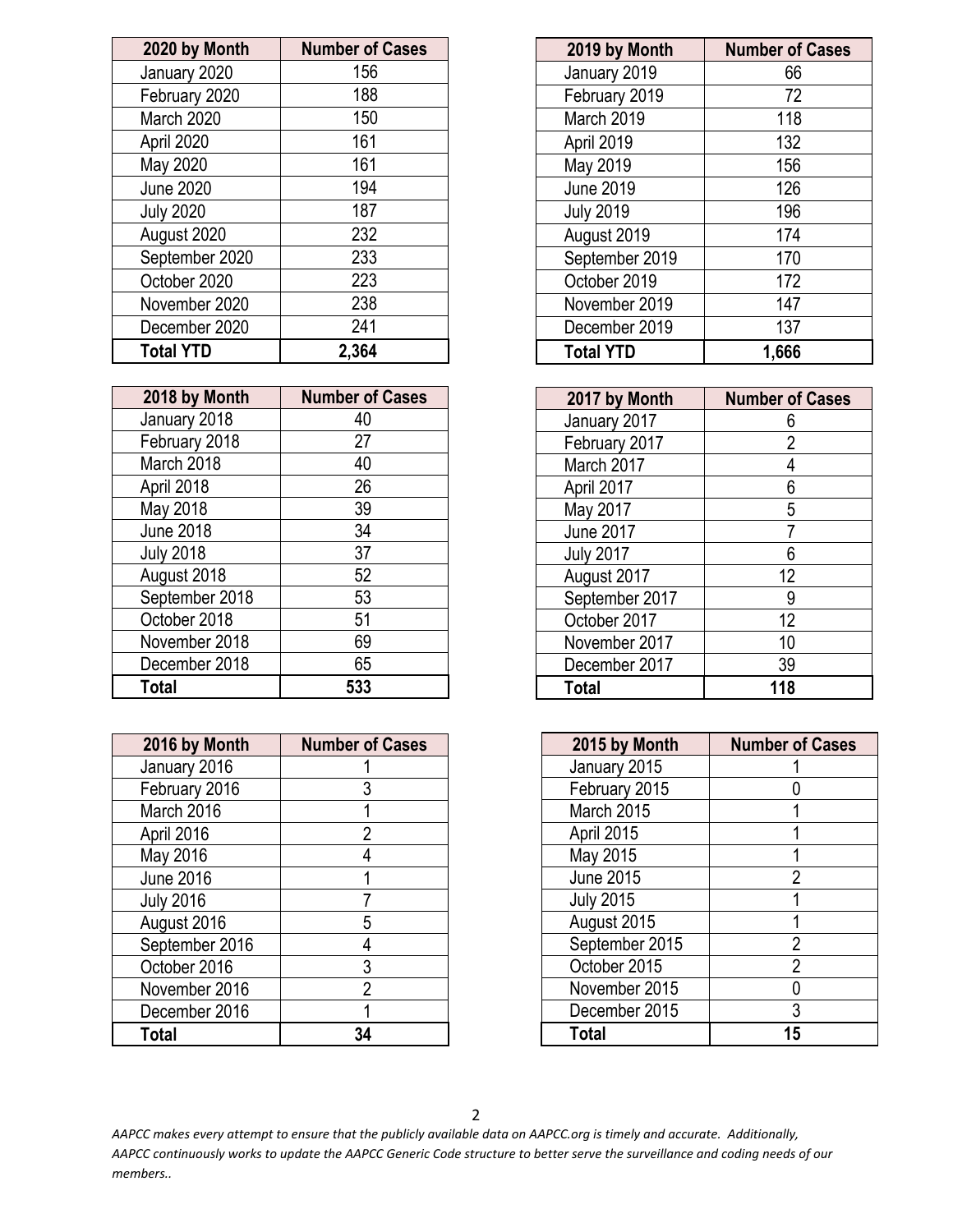| 2014 by Month    | <b>Number of Cases</b> |
|------------------|------------------------|
| January 2014     |                        |
| February 2014    |                        |
| March 2014       |                        |
| April 2014       |                        |
| May 2014         |                        |
| <b>June 2014</b> |                        |
| <b>July 2014</b> |                        |
| August 2014      |                        |
| September 2014   |                        |
| October 2014     |                        |
| November 2014    | 2                      |
| December 2014    | 1                      |
| <b>Total</b>     | 3                      |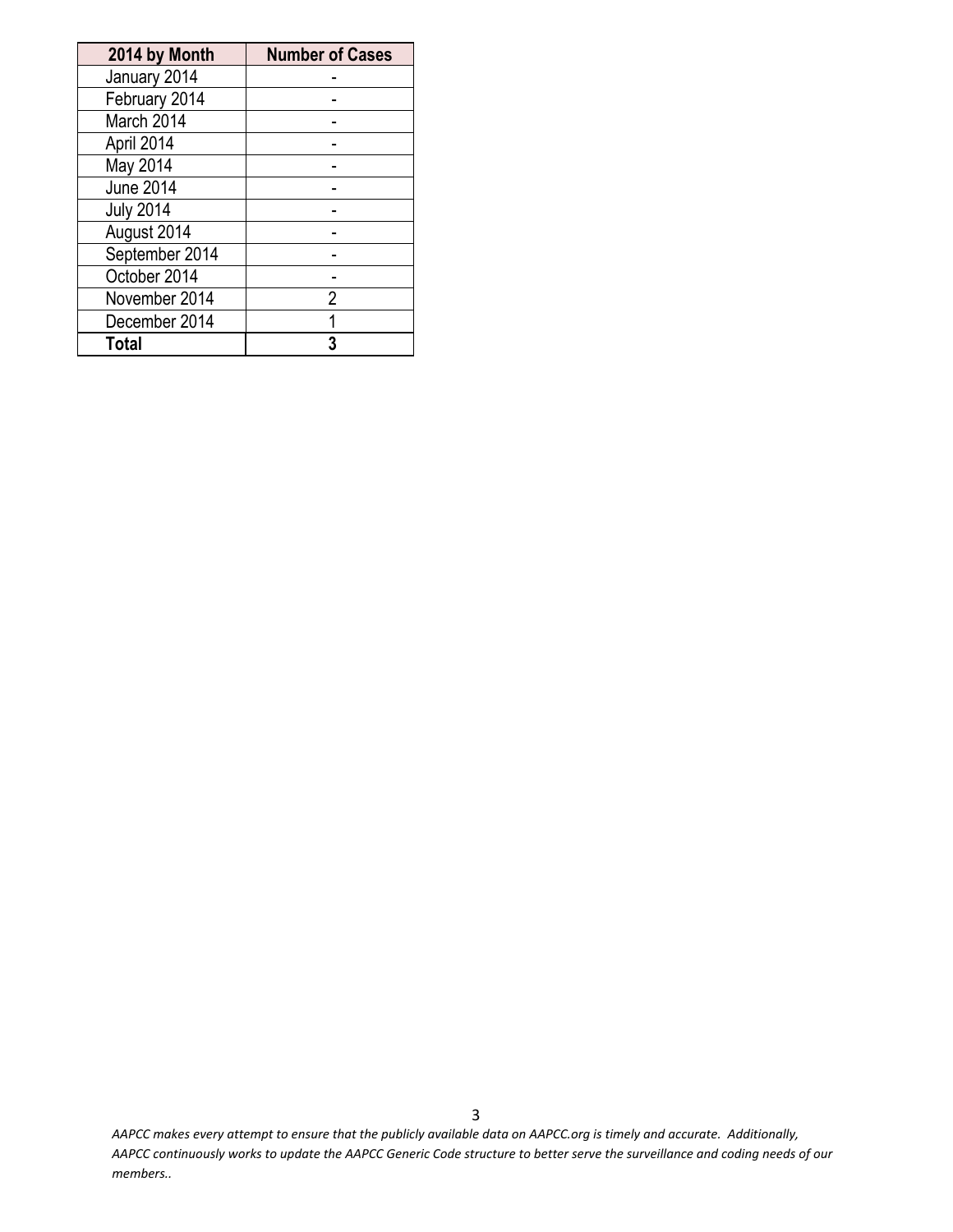**Please note:** American Association of Poison Control Center data for this year and last is considered preliminary because it is possible that a poison center may update a case anytime during the year if new information is obtained. In the fall of each year, the data for the previous year is locked, and no additional changes are made.

The term "exposure" means someone has had contact with the substance in some way; for example, ingested, inhaled, absorbed by the skin or eyes, etc. Not all exposures are poisonings or overdoses.



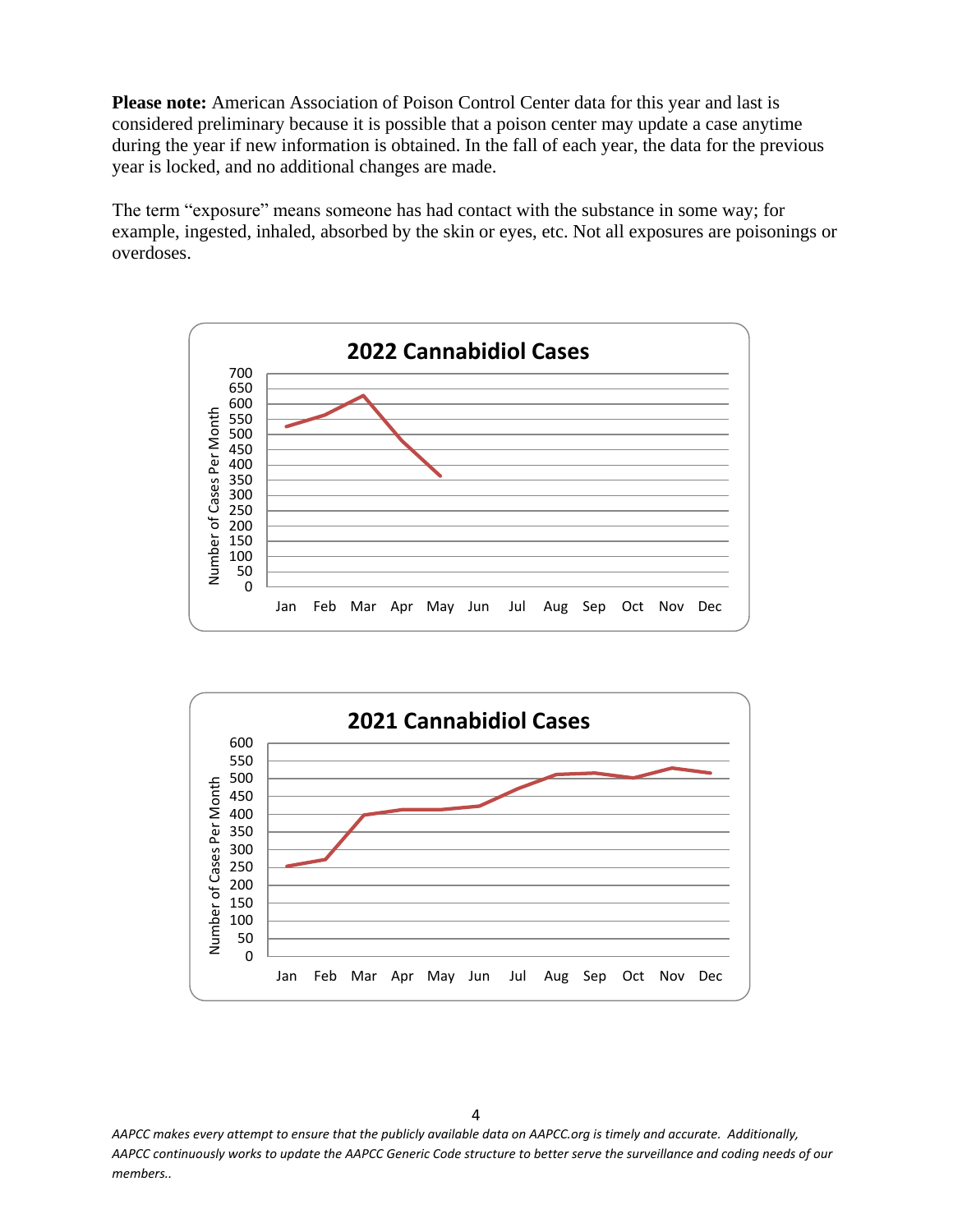

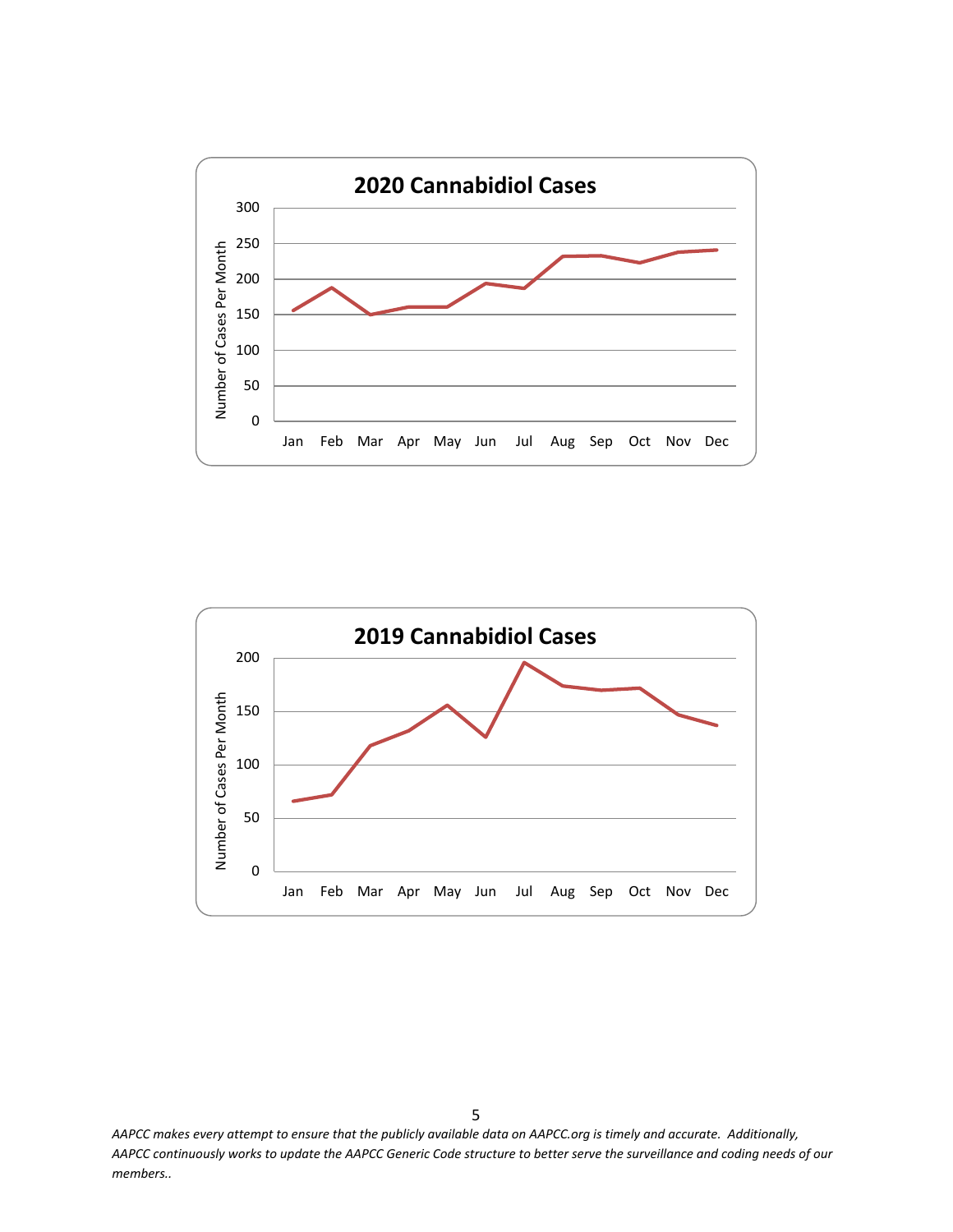

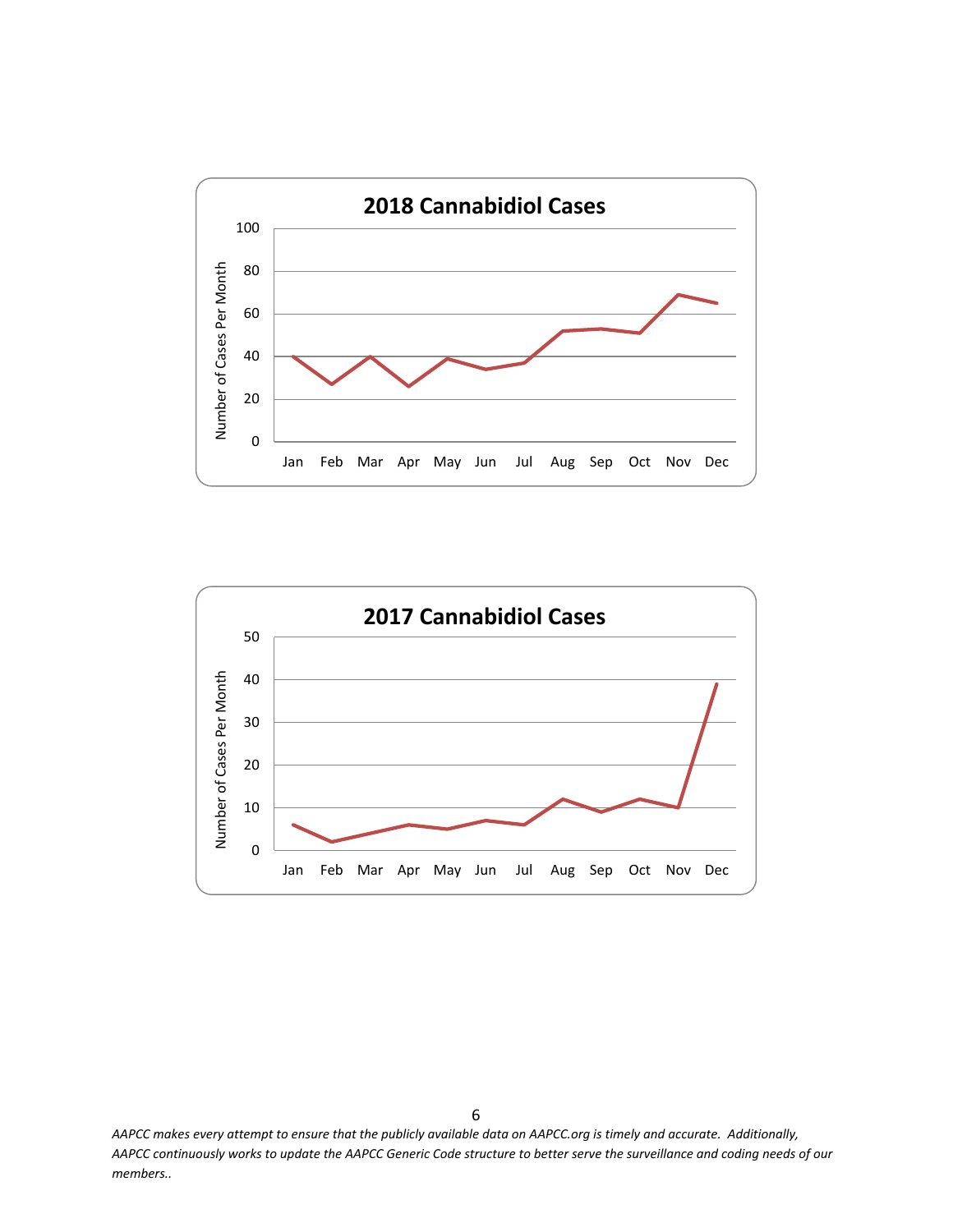